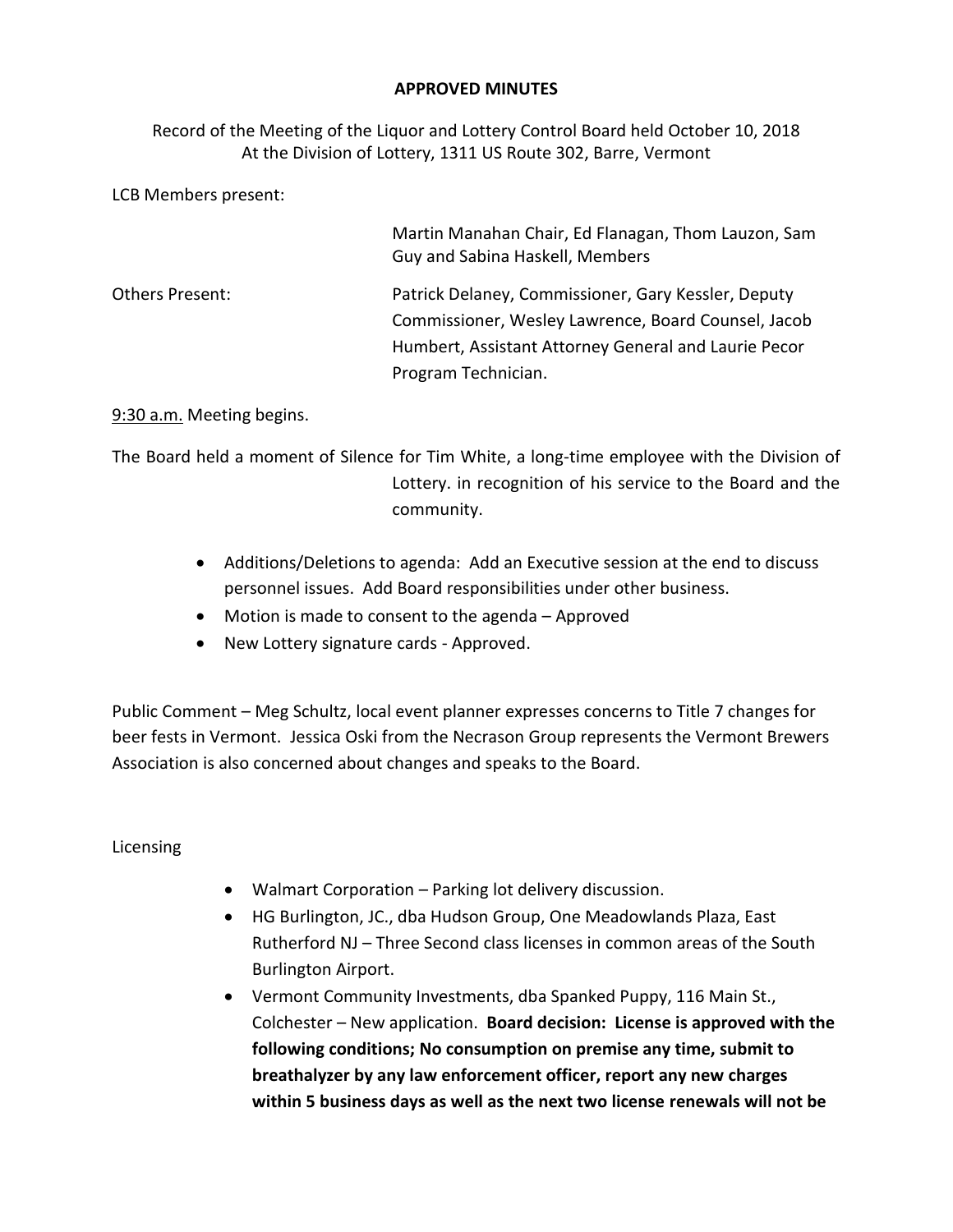## **automatic. Enforcement will have the decision on if the renewal needs to come before the Board or not.**

10:52 a.m. Board recesses.

11:01 a.m. Board reconvenes.

Awarding of commendation to Investigator Michael Welch for his actions with regards to an armed robbery that took place near Liquor Control Headquarters.

Enforcement –

- Bev of Vermont Inc., dba 7-Eleven Store #32510K, 10250 Western Avenue, Brattleboro. Re: violation of general regulation number 12 (selling alcohol to a minor)
	- 1. States exhibit 1 is Notice of Hearing Accepted
	- 2. States exhibit 2 is Four pages of Text messages Accepted
	- 3. States exhibit 3 is the Sales receipt Accepted
	- 4. States exhibit 4 is video surveillance Accepted

## **Motion is made to impose a penalty of \$2500.00 and suspend license until the fine is paid and not to be less then 48 hours. Motion is approved.**

Introduction of Lottery Directors Jeff Cavender, Marketing and Sales, and Brian McLaughlin, Security.

12:38 p.m. Board recesses

1:17 p.m. Board reconvenes

- Other business:
	- a. Permits and licensing discussion.
	- b. Discussion of Thom Lauzon's memo to Board on a Hearing Officer, board responsibilities.
	- c. Discussion of problem gambling grant and Carter Inc.
- Commissioner Comments:
	- a. September sales.
	- b. Update on POS IT project.
	- c. Update on signs for agencies
	- d. Legislative proposals and reintroducing the Title 7 review
	- e. Illegal trade practices and inducements. Commissioner Delaney is asking the Board to reduce the things of value from \$250.00 to \$50.00-dollar limit and also to enforce a reporting requirement. A motion is made to approve the